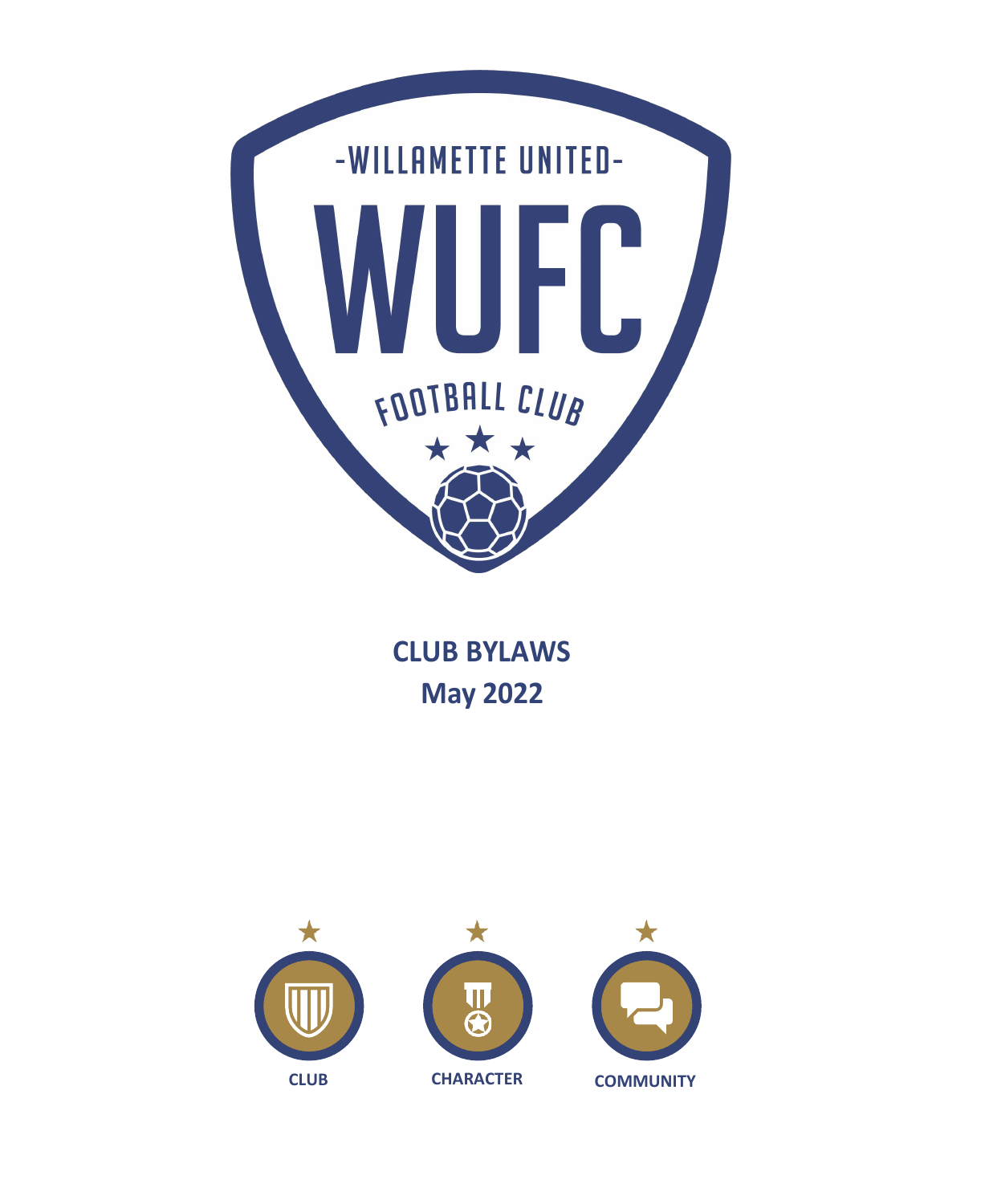# **WILLAMETTE UNITED FOOTBALL CLUB, INC.**

**Bylaws Original date: 1980-81 Amended: March 1984 Amended: March 1987 Amended: March 1990 Amended: April 1991 Amended: March 1998 Amended: January 2001 Amended: January 2002 Amended: January 2003 Amended: January 2004 Amended: January 2006 Amended: January 2009 Amended: January 2017 Amended: April 2018 Amended: May 2022**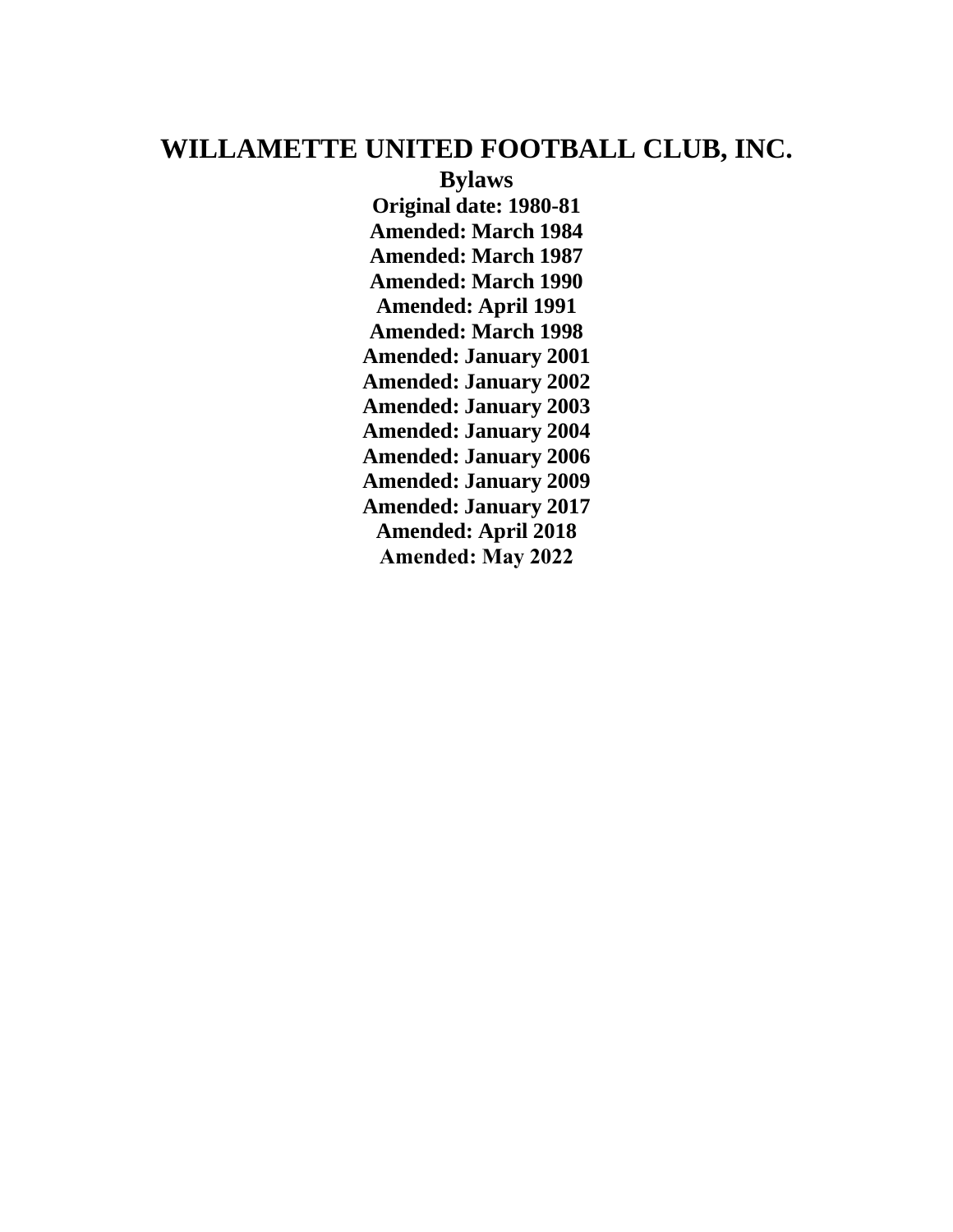| <b>TABLE OF CONTENTS</b> |                   |  |
|--------------------------|-------------------|--|
| <b>ARTICLE I</b>         |                   |  |
|                          |                   |  |
| <b>ARTICLE II</b>        |                   |  |
|                          |                   |  |
| <b>ARTICLE III</b>       |                   |  |
|                          |                   |  |
| <b>ARTICLE IV</b>        |                   |  |
|                          |                   |  |
| <b>ARTICLE V</b>         |                   |  |
|                          |                   |  |
| <b>ARTICLE VI</b>        |                   |  |
|                          |                   |  |
| <b>ARTICLE VII</b>       |                   |  |
|                          |                   |  |
| <b>ARTICLE VIII</b>      |                   |  |
|                          |                   |  |
| <b>ARTICLE IX</b>        |                   |  |
|                          | BYLAW CHANGES AND |  |
|                          |                   |  |
| <b>ARTICLE X</b>         |                   |  |
|                          |                   |  |
| <b>ARTICLE XI</b>        |                   |  |
|                          |                   |  |
| <b>ARTICLE XII</b>       |                   |  |
|                          |                   |  |
| <b>ARTICLE XIII</b>      |                   |  |
|                          |                   |  |
| <b>ARTICLE XIV</b>       |                   |  |
|                          |                   |  |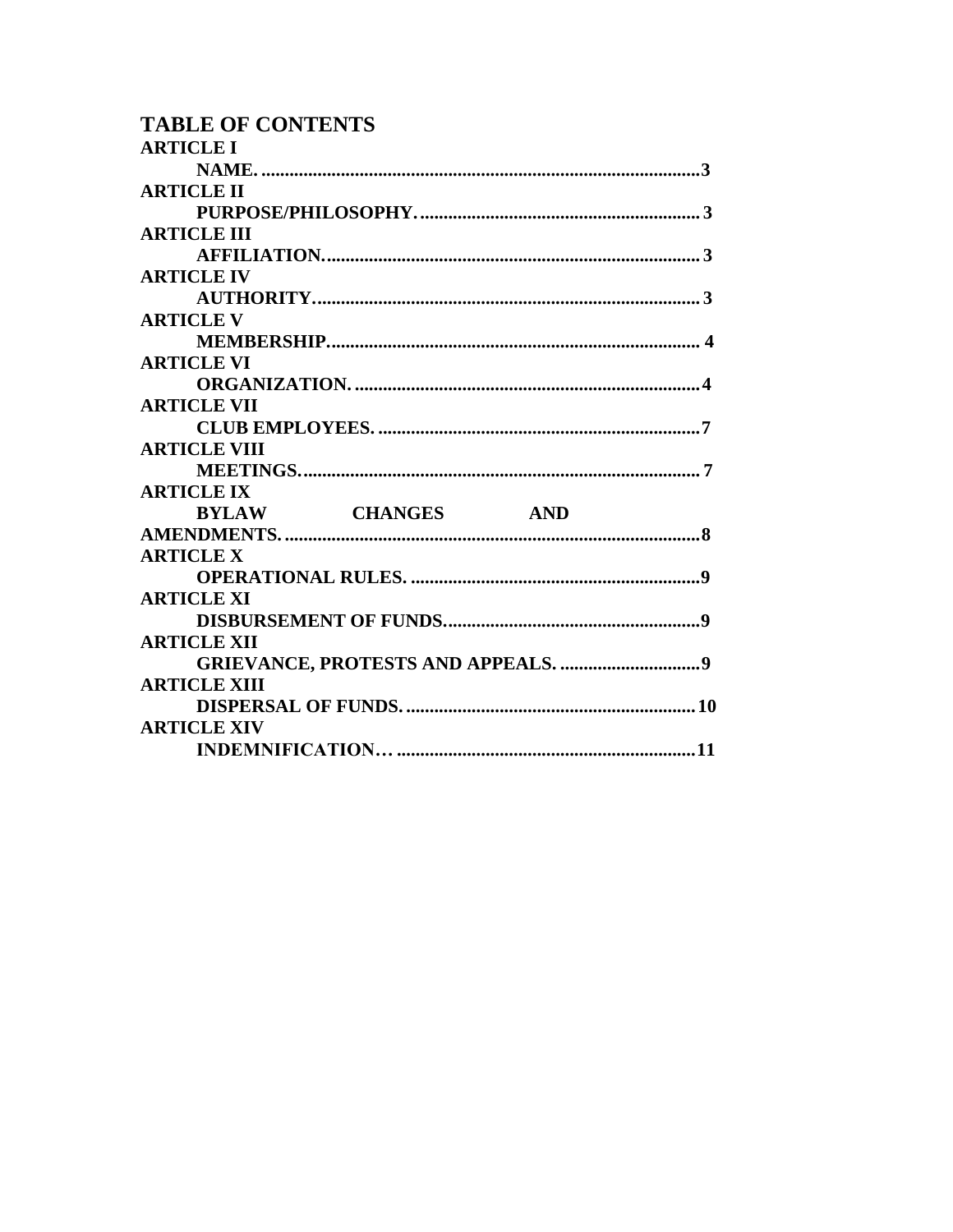# **WILLAMETTE UNITED FOOTBALL CLUB, INC BYLAWS**

#### **ARTICLE I Name**

This Corporation shall be known as the Willamette United Football Club, Inc., hereafter referred to as the Club. Willamette United Football Club is a 501 (c) (3) non-profit organization.

### **ARTICLE II Purpose /Philosophy**

The Club shall strive for excellence in the promotion and administration of youth soccer in the community. In doing so, it shall be the objectives of this Club to promote character development and physical fitness, to develop self and community pride, to model and teach good sportsmanship through team play, and to provide the opportunity to learn, enjoy and play organized soccer at various skill levels in a safe environment.

### **ARTICLE III Affiliation**

The Club is currently associated with the OregonYouth Soccer Association (OYSA).

### **ARTICLE IV Authority**

The final authority of the Club shall be vested in an elected body known as the WUFC Board of Directors. The Board of Directors shall exercise the right of decision on all matters pertaining to Club affairs. The Club shall be governed by its bylaws and the policies, rules and regulations of the Board, except when superseded by the Constitution, Bylaws or regulations of its affiliate, Oregon Youth Soccer Association (OYSA).

## **ARTICLE V Membership**

SECTION 1. Players, the player's parents or guardians, coaches, referees, team managers, administrators, and Officers, not subject to suspension by USSF or any of its members, who wish to actively participate in the Club are eligible for membership in the Club. The Club reserves the right to decline any application for membership. Members shall abide by the rules and regulations of the Club.

SECTION 2. Player registration fees shall be established by the Club, and payable to the Club. Acceptance of the registration fee shall constitute preliminary approval of the application. If an application is not accepted, the Club shall refund the applicant's registration fee (if any) in full. All such applications shall be done in the format prescribed by the Board.

SECTION 3. The Club shall provide athletic insurance for each player and coach listed on the roster of a member team through the Oregon Youth Soccer Association.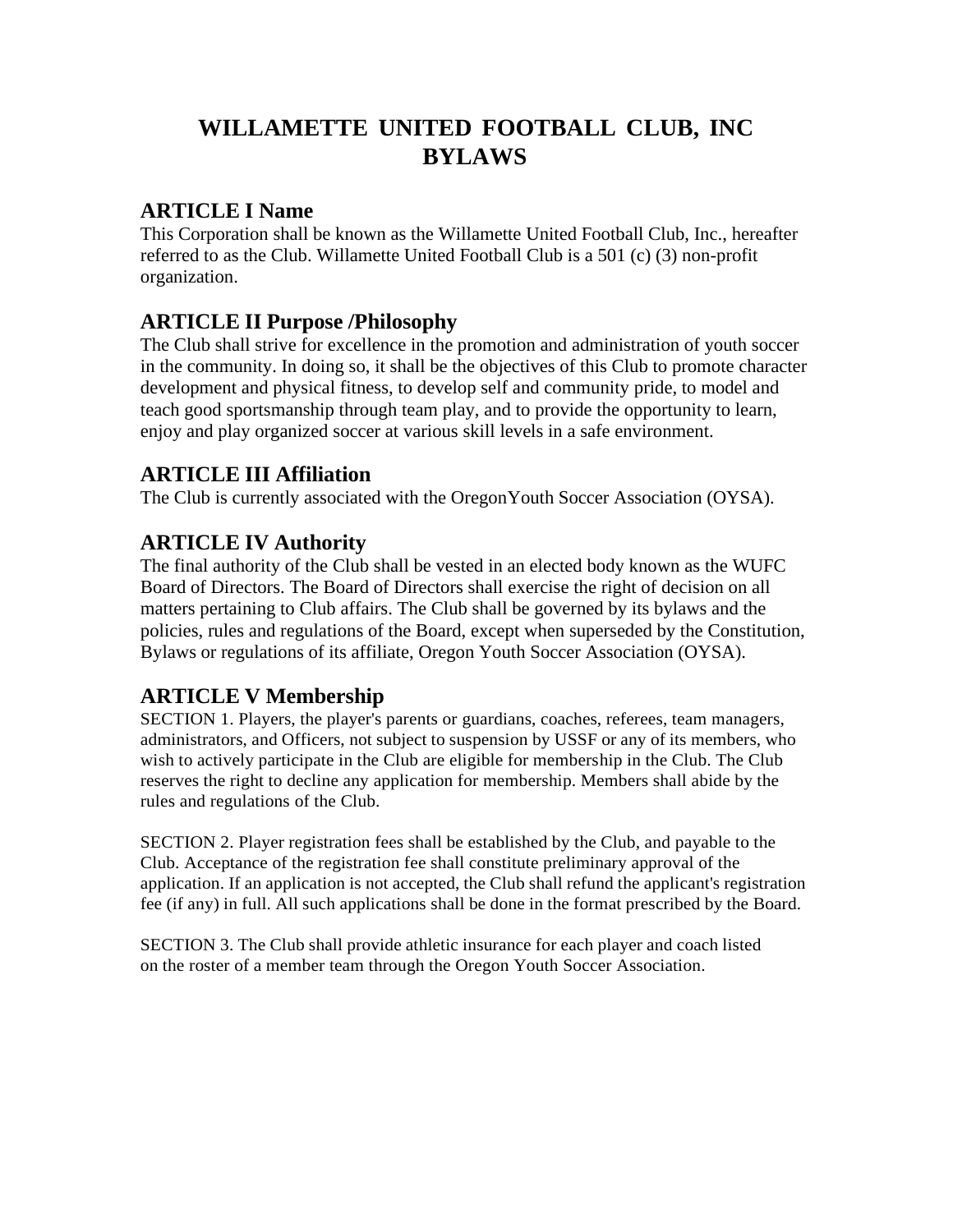### **ARTICLE VI Organization**

SECTION 1. The Board shall conduct the business of the Club and shall be composed of voting Officers elected at the AGM or appointed by the Board. The club's Board of Directors will provide high level direction, annual goals and oversight to the staff and for all operations of the club as an organization.

SECTION 2. The term of office for an elected Officer shall be two (2) years. Vacancies occurring subsequent to elections shall be filled by majority vote of the Board, except for the office of President. In that instance, the Vice President shall succeed to the office of President and the Board shall elect a new Vice President. The term of office for interim officers elected by the Board shall expire with the next Annual General Meeting following Board elections, at which time the remaining term of the vacated office shall be filled by the person elected by a majority vote of the voting members present at the Annual General Meeting.

On even years the Vice President, Recreational Director and Player Advocate will be elected. The President, Treasurer, Secretary and Classic Liaison will be elected in odd numbered years.

The Board may also include a maximum of three to five "At Large" Board members. The one year term of office for At-Large Members of the Board shall expire with the next Annual General Meeting following their appointment by the Board.

Any WUFC member wanting to run for a Board Officer position must give no less than two calendar weeks' notice prior to scheduled AGM. Notification must be in writing and sent to Board via email.

SECTION 3. Any elected officer may be removed from office in the following manner:

A) A petition, signed by at least two members of the Board, must be submitted to the Board requesting the removal of a specific elected officer and listing the grounds for the petition for removal. Prior to submitting a formal petition, two Board members are required to meet with the specific elected officer to discuss the concern.

B) A special Board meeting shall be held within fourteen (14) days of the date the petition is submitted. The meeting shall be for the purpose of reviewing all available information.

C) The meeting shall be limited to discussion by the Board members. A final vote shall be taken, but the elected officer in question shall not be allowed to vote. A three-fourths vote by a quorum of the Board shall be required for removal of an elected officer.

D) The Board shall then take normal action to fill a vacancy.

#### SECTION 4. ELECTED OFFICERS AND DUTIES

#### COMPENSATION & AVOIDING POTENTIAL CONFLICTS OF INTEREST

No voting Board member shall also be a paid employee of the club. If any Board member takes on a PAID job or task for the club, that Board member will either be asked to step down from the Board or they will become a NON-VOTING Member at Large of the Board. This is to be done to eliminate any potential conflict of interest for any Board member to impact their financial compensation through Board manipulation. The decision to remove the Board member or to change their status to NON-VOTING member will be decided by a vote of the Board.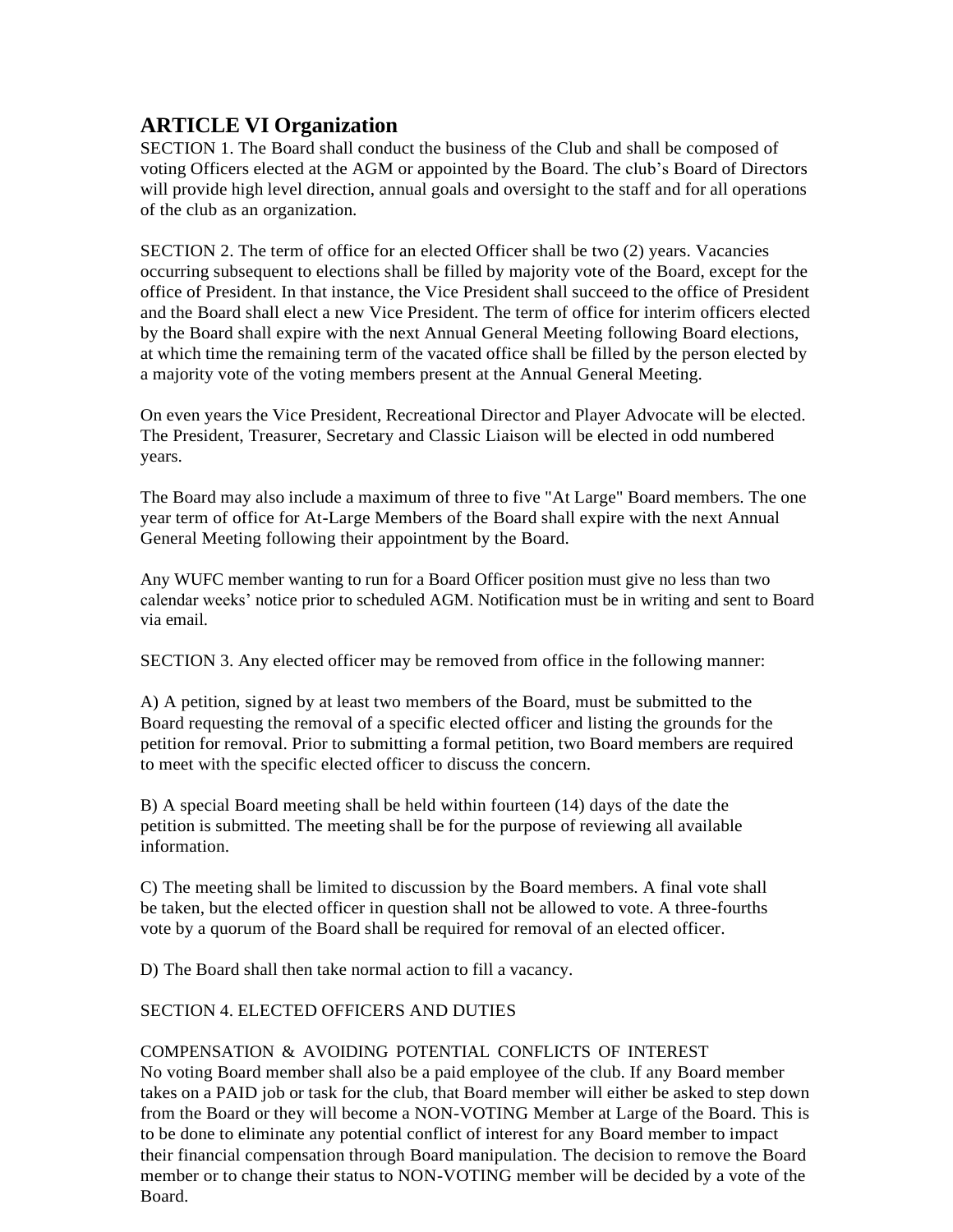## **A) Chairman**

In the event that the WUFC Board President also serves as a paid employee of the club or in a paid position (e.g. Executive Director), then the Board will appoint a Chairman of the Board (COB) who shall serve as the presiding officer at all Board meetings. The COB will be an individual selected from the existing Board and she/he will assume the responsibilities of the Club President other than those the Board specifically assigns to the President. The COB shall be a voting member of the Board.

## **B) President**

The President shall provide oversite for all activities of the Club and Board. He/She shall serve as presiding officer at all Board meetings unless there is a sitting Chairman. The President shall represent the Club or appoint a representative to attend various soccer meetings. The President shall have the power to call General meetings or Board meetings for the Club as the need arises, or when requested by fifty percent or more of the elected officers. The President shall manage the Executive Director of the club. The President will provide oversite for the entire club and work with the Executive Director concerning implementation of all employee reviews and assignments. The President shall be an ex-officio member of all committees. The President shall be a voting member of the Club Board unless also a paid employee of the club.

## **C) Vice President**

The Vice President shall assume the duties of the President in the absence of the President and otherwise act at the direction of the President and/or Chairman of the Board. The Vice President shall in the absence of the President and/or Chairman of the Board preside and conduct meetings of the Board and the General Membership and assume all responsibilities assigned to them by the Board. The Vice President shall be a voting member of the Club Board.

#### **D) Treasurer**

The Treasurer shall provide oversite concerning the management of the Club's financial records and the safeguarding of the Club's financial history. He/She shall provide oversite concerning:

- the Club's financial activities and financial condition
- preparation of the annual budget for Board approval.
- Club dispersals as directed by the Board.
- deposits of all cash receipts in the Club's bank accounts

• the preparation of the Club's reviewed financial statements (completed by a qualified CPA firm performed in accordance with generally accepted accounting principals) and all necessary governmental filings.

The Treasurer shall be a voting member of the Club Board.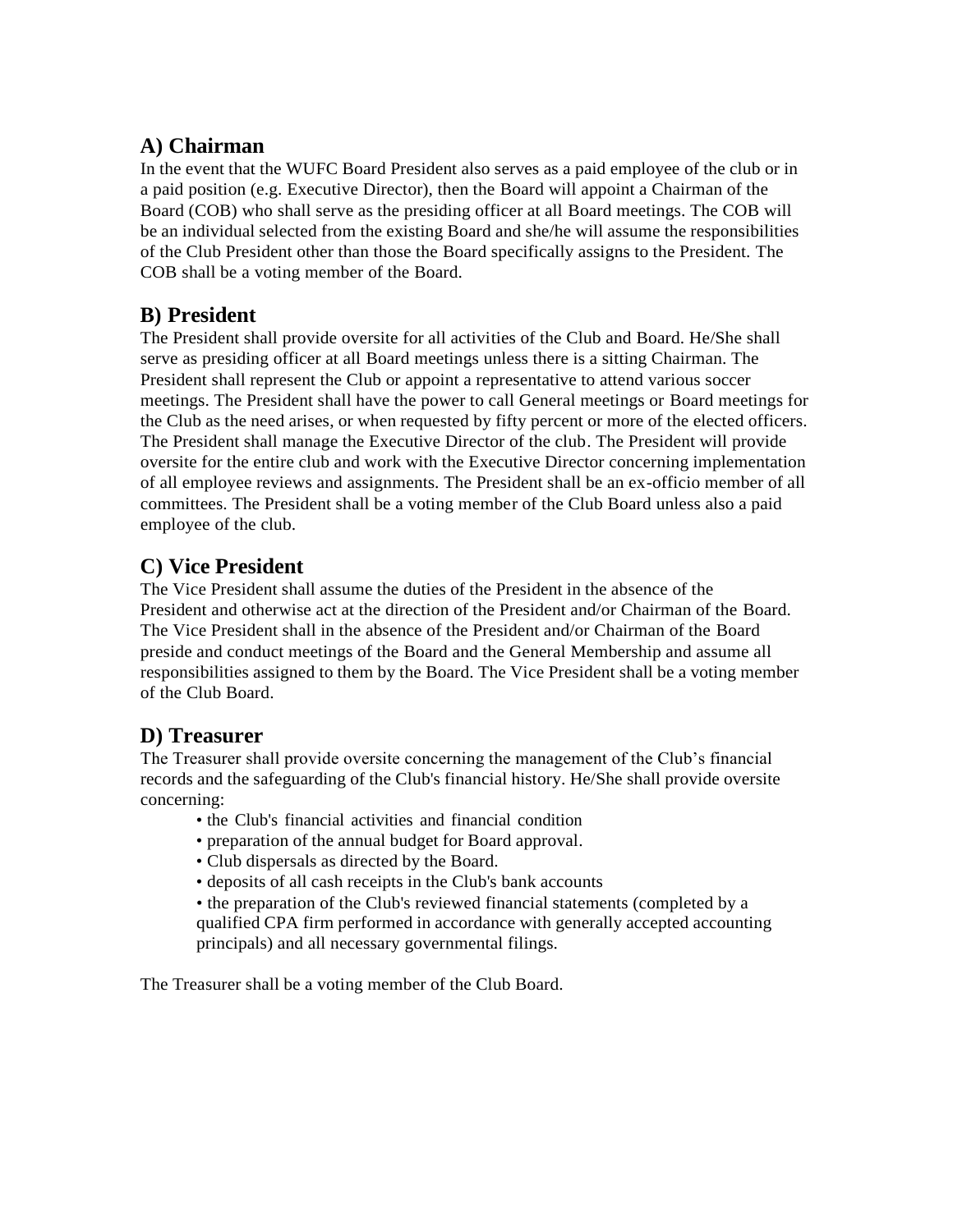#### **E) Secretary**

The Secretary shall attend to and maintain a record of all correspondence and meeting minutes for the Club and Board. The Secretary shall provide record keeping for activities of all committees established by the Board. The Secretary shall be responsible for keeping records of Club events in order to maintain a history of the Club. The Secretary shall also be responsible for the attendance record of each meeting. The Secretary shall provide proper notice for meetings of the Club and Board. The Secretary shall be the custodian of the Club Bylaws and Operating Rules. The Secretary shall be a voting member of the Club Board.

#### **F) Recreational Program Director**

The Recreational Program Director shall provide oversight to the Club's Recreational program. He/She shall assist in resolving any issues and conflicts that may arise from the operation of the Recreational program as requested. He/She may represent the Club at various Recreational meetings when requested and or as needed. The Recreational Director shall help create and establish the plans and goals of the entire Recreational Program including development of a yearly Recreational Soccer Program Plan. The plan shall be created before the start of the next budget cycle and approved by the BOD. He/She shall provide oversight and assistance to the Referee Coordinator for all Recreational program referee needs. This includes but is not limited to the selection, training, support and scheduling of recreational referees. The Recreational Program Director shall be a voting member of the Club Board.

## **G) Player Advocate**

The Club Player Advocate is the person that handles all issues, complaints and situations concerning WUFC players, staff and Board members. This Board member is the person that acts on behalf of the player and their family while we execute research and mediation, concerning problems, complaints and situations within the club. The Player Advocate reports directly to the Chairman (Or President if there is no Chairman at the time.)

This person is the individual that will manage the process as situations are defined, investigated and moved to a reasonable solution. Individual player rights will be protected while proceeding to a reasonable and fair outcome for all involved. The Player Advocate will help individuals while still working within policies that have been set up to protect the wellbeing and health of the entire club.

The Player Advocate will provide a voice for the player while solving any problems or situations that may arise.

## **H) Classic Liaison**

The Classic Liaison is a member of the BOD who maintains a critical, direct connection between the BOD and the DOC. The primary purpose is to facilitate communication between the BOD and the DOC. This is an effort to streamline communication, rather than having multiple Board members directly asking questions of the DOC, the BOD will communicate directly through the liaison, (except for the President of the BOD) who is working in a direct capacity with the DOC. The Classic Liaison position is responsible for communicating the status of all Classic activities to the BOD. The Classic Liaison position will also serve as the main point of contact for the organization's President and coordinate meetings, events or special projects for the Classic/PDP programs at the direction of the President. The Classic Liaison will serve as liaison to the Board of Directors on all board and committee meetings and present any DOC communications to the BOD. The Classic Liaison will maintain professional behavior and respect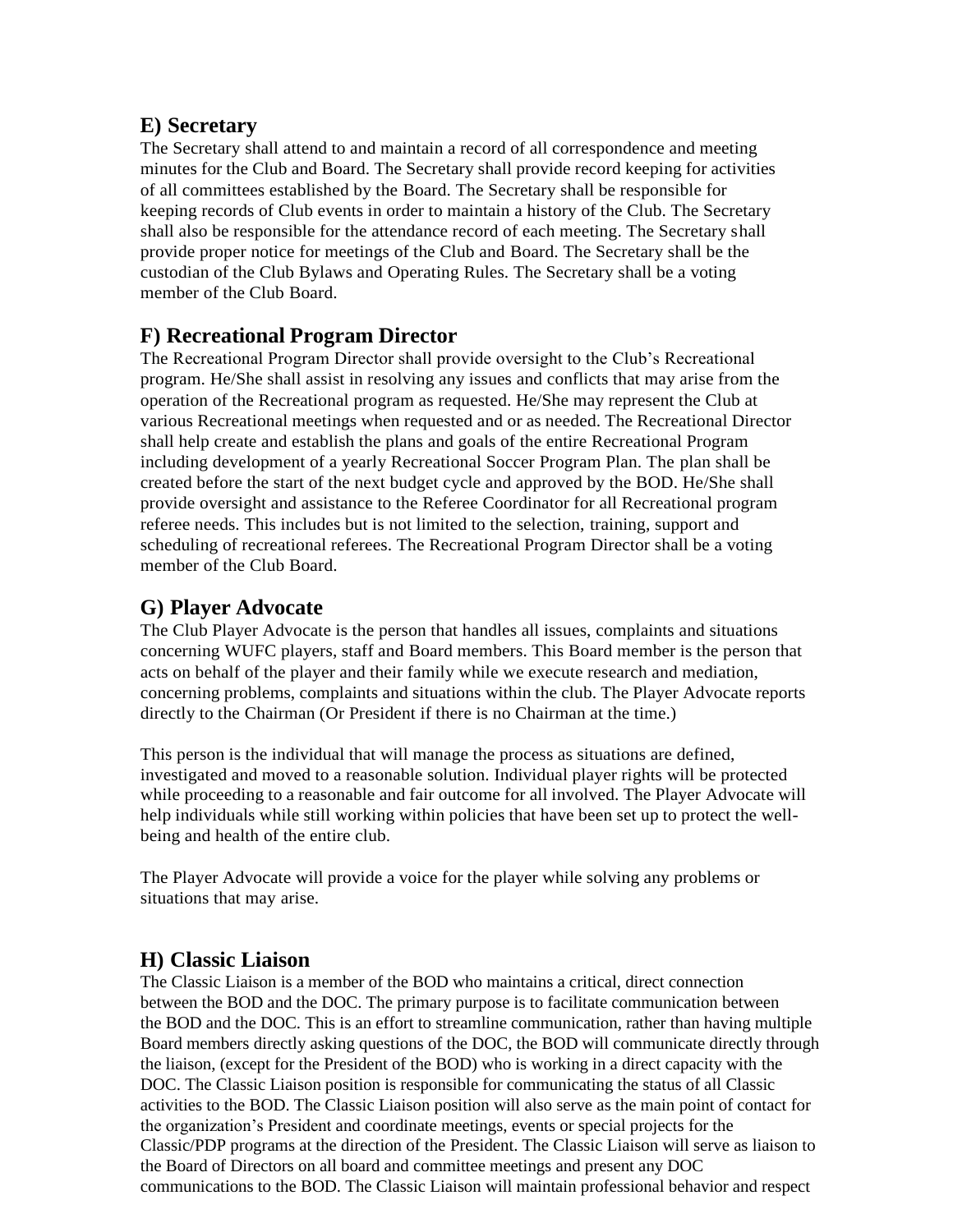confidential information. The Classic Liaison acts as a point of contact between managers and the BOD: expressing and directing any issues to the DOC and the Player Advocate.

#### **At-Large Members**

Between three and five additional officers of the Board, selected from The Club volunteers, may beappointed by the Board. At-Large Members shall perform duties as delegated by the Board. At Large tasks may include but are not limited to Communications Manager, Community and/or Player Advocate, or Auction Chair. Each At-large member shall be avoting member of the Club Board.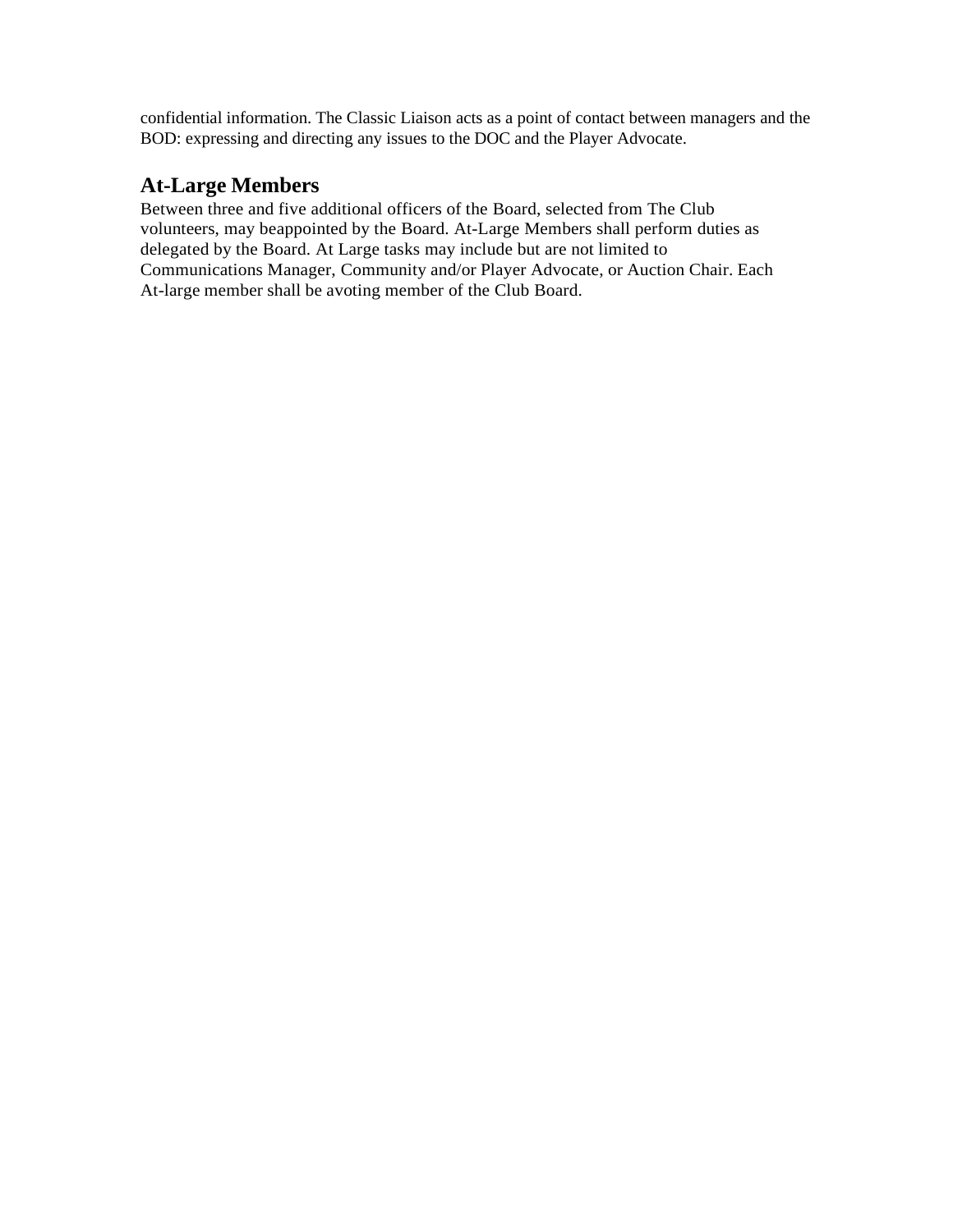### **ARTICLE VII Club Employees**

The Board, at its discretion, may appoint or contract for paid persons to fulfill certain duties of the Club. The actual duties of such positions shall be determined and may be changed by the Board. No Club employee may change their salary or compensation without going through the approved compensation and budget process and ultimately getting Board approval through the annual budget submission and approval process. The Executive Director or DOC will submit any proposed change in Coaching or Staff compensation to the Board 30 days prior to any proposed change can take effect. Any proposed change(s) can only be approved and implemented by the approval of the Board

Paid positions will include the following:

#### **Director of Coaching: Club Operations Manager Club Administrator**

The Club may fill other positions as needed. These positions may include but are not limited to:

**Associate Director of Coaching Executive Director Technical Director Recreational Manager Communications Manager Referee Coordinator Tournament Liaison Fields Coordinator PDP Director (Boys & Girls) Coaching Education Manager Director of Goalkeeping**

#### **ARTICLE VIII Meetings**

Important Note: In the event that the Club President is also the Club Executive Director, then the Chairman of the Board (COB) shall serve as the presiding officer at all Board meetings. The COB assumes the responsibilities of the Club President other than those the Board assign to the President.

Important Note: If any Board member takes on a PAID job or task for the Club, that Board member will either be asked to step down from the Board or they will become a NON-VOTING member of the Board

The AGM Meeting announcement shall include a list of upcoming open Board positions and their term length. Voting will take place at the AGM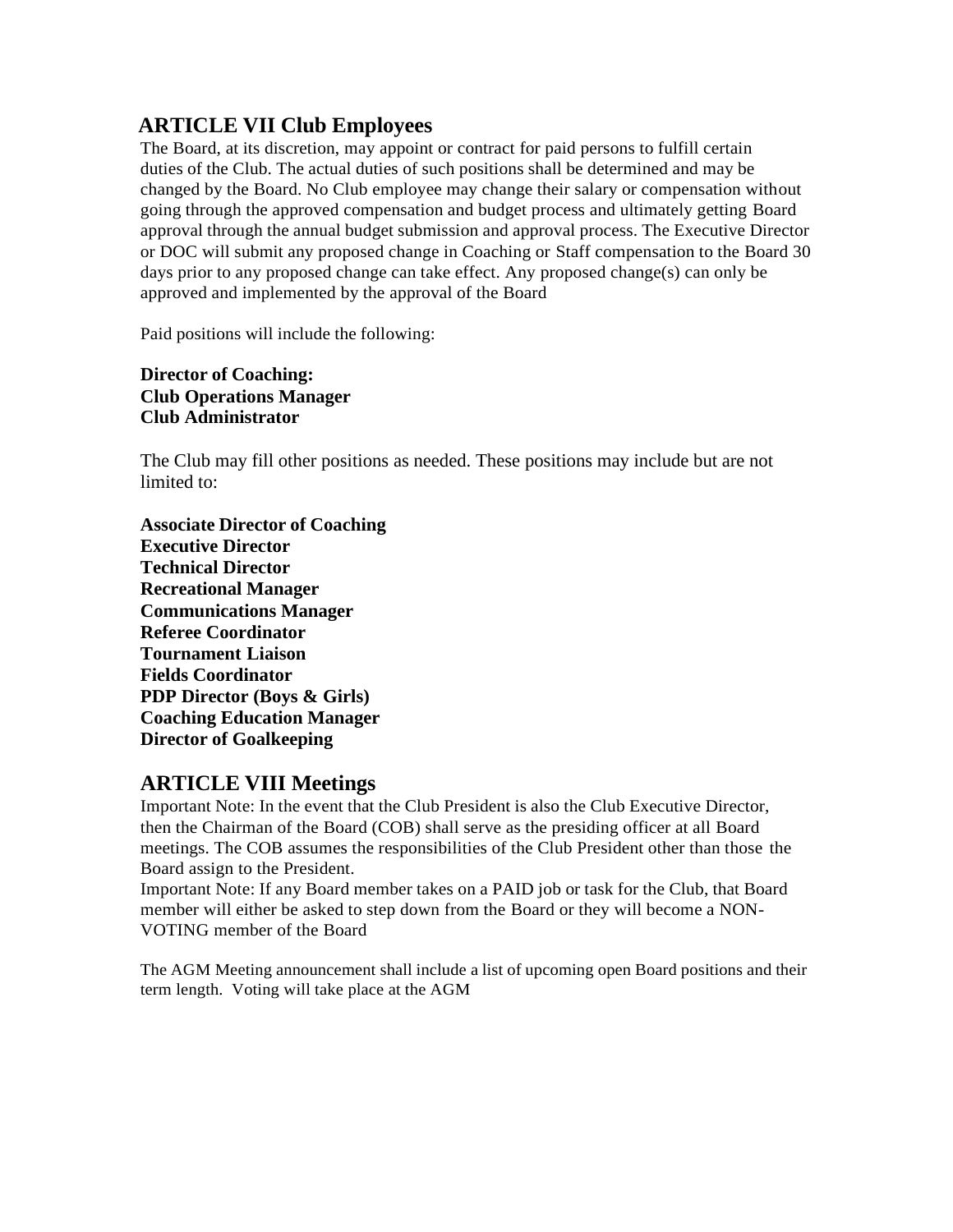SECTION 1. A quorum of the Club shall consist of at least one half of the voting members of the Board present at the Regular or Special meetings. A quorum shall be required in order to vote on Club business. All members of the Board shall have one vote, including the President and/or Chairman of the Board. In case of a tie vote, the President or the Chairman of the Board (depends on who is in the presiding position) has the deciding vote.

SECTION 2. Regular Board meetings shall be held at a time and place specified by the President of the Board or Chairman of the Board. There will be a minimum of 6 meetings a year. The Regular meetings of the Board are open to all Members as defined in Article V Section 1. Special Meetings and Executive Sessions shall be called by the Chairman of the Board, the President or the Board as necessary. Attendance at Special Meetings and Executive Sessions shall be limited to Board members and parties invited by the Board.

SECTION 3. Annual General Meetings shall be held in April each year, preceded by a two week minimum public announcement on the Club web site with the location and time of meeting. One vote shall be recognized for each Recreational Team from the prior Fall season and one vote shall be recognized for each Classic Team from the prior Fall season or the current Winter U15-U18 program. Team delegates shall be the Recreational Coaches and Classic Team Managers and must be identified at the beginning of the Annual General Meeting. Each elected Board Officer shall have one vote, unless they have been designated as a team delegate. Team delegates may designate a substitute from their team by notifying the Club in writing at least one week prior to the Annual General Meeting. In no case shall one individual have more than one vote.

The order of business for the Annual General Meeting shall be as follows: Officer Roll Call Team Credentials (All voting participants must be a coach or registered member of the Club and or an appointed team delegate; if no challenge is made to a delegate, it shall be assumed the "delegate" designation is valid. Any challenges shall be resolved at the discretion of the Board.) Annual Update Proposed Bylaw Changes Voting On Proposed Bylaw Changes Election of Officers New Business Adjournment

SECTION 4. The rules contained in the current edition of "Robert's Rules of Order Newly Revised" shall guide the Club in all cases that they are applicable and in which they are not inconsistent with the Bylaws and special rules of order that the Club may adopt.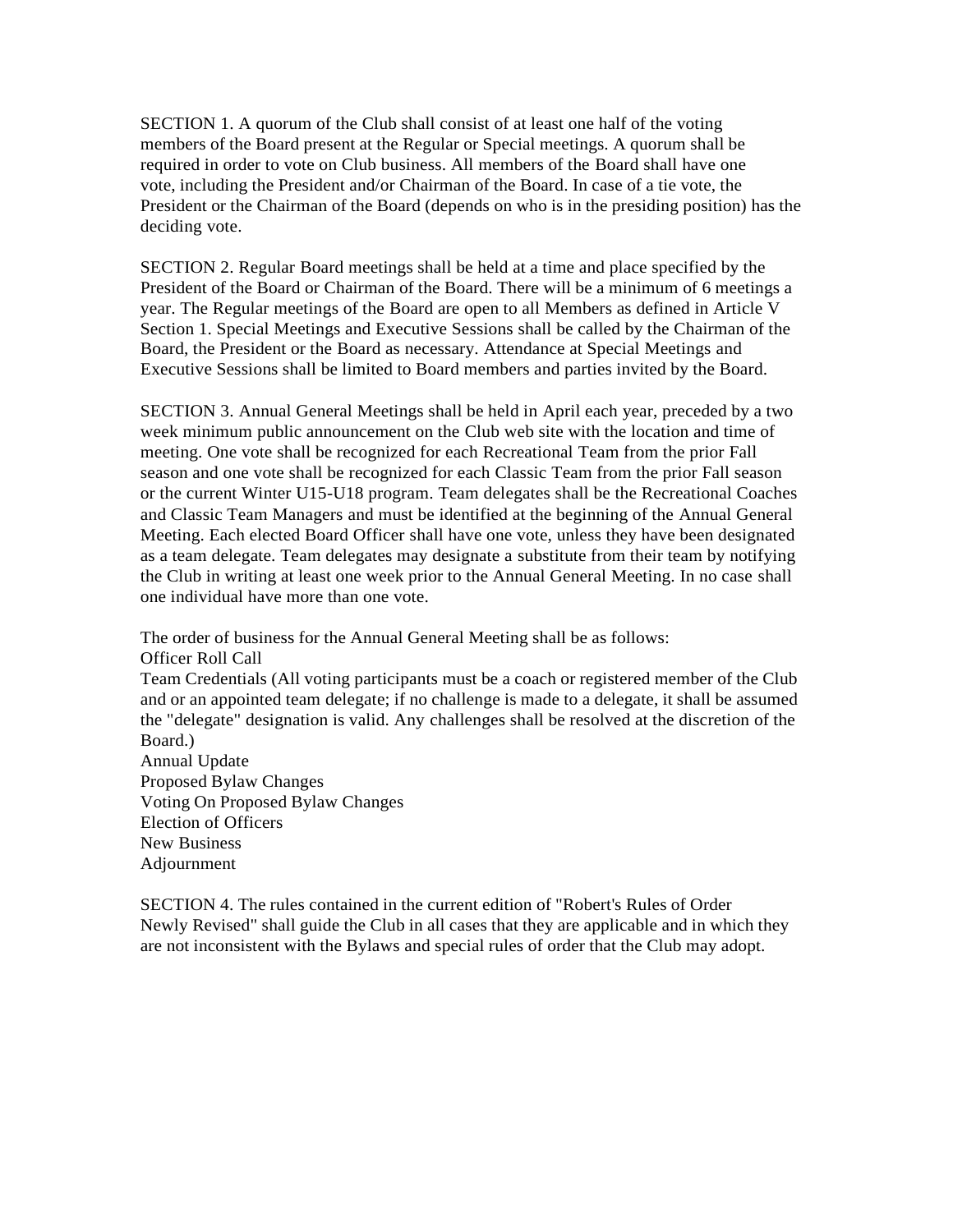### **ARTICLE IX Bylaw Changes and Amendments**

SECTION 1. Changes or amendments to the approved club Bylaws require a two-thirds (2/3) majority vote of the accredited delegates present at the Annual General Meeting.

SECTION 2. A proposed change or amendment to the Bylaws must be submitted in writing to the Club not later than thirty days before a vote is taken. Proposed changes shall be publicized to all members.

## **ARTICLE X Operational Rules**

The Board shall decide the operational rules and policies of the Club. These rules can only be changed or exceptions made by a majority vote of the Board. In cases of a conflict between the Operational Rules and the Club Bylaws, the Club Bylaws shall prevail.

## **ARTICLE XI Disbursement of Funds**

In the event the Club dissolves, any remaining funds in the Club'saccounts are to be disbursed to the West Linn and Wilsonville Parks and Recreation Departments equally, to be used for the purposes of developing new soccer facilities and fields.

### **ARTICLE XII Grievance, Protests and Appeals**

SECTION 1. The Club's policies shall specify, and its Board of Directors shall enforce, procedures for handling protests and appeals in accordance with the principles of due process: hearings shall be duly called, publicized, and held; all parties shall have a chance to be heard; and all rules will be fairly and evenly applied.

SECTION 2. Only Members of the Club may lodge grievances, protests or appeals with the Club.

SECTION 3. Only violations of the Club's Bylaws and Policies, including the right of individuals to participate and compete, misapplication of the "Laws of the Game," or violation of league rules and regulations shall be proper subjects to be considered for action.

SECTION 4. The Club will provide equitable and prompt hearing and appeal procedures to guarantee the rights of individuals to participate and compete.

SECTION 5. Protests Protests from Members of the Club must be made in accordance with the dispute resolution protocol set forth in the Club policies.

SECTION 6. Hearing Procedures In all hearings conducted under these Bylaws, the parties shall be accorded:

A) Notice of the specific charges or alleged violations in writing and possible consequences if the charges are found to be true;

B) Reasonable time between receipt of the notice of charges and the hearing within which to prepare a defense;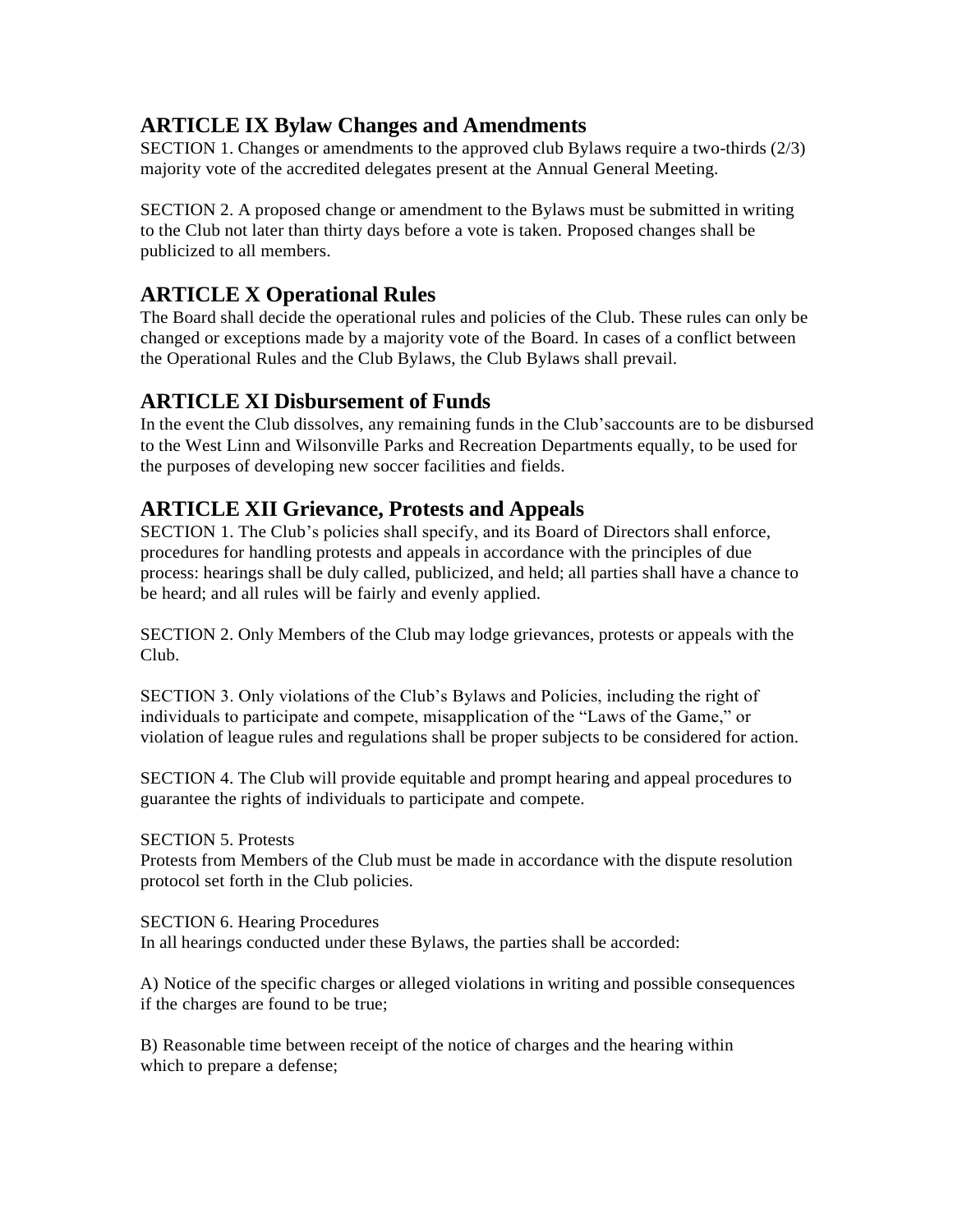C) The right to have the hearing conducted at a time and a place so as to make it practicable for the person charged to attend;

D) A hearing before a disinterested and impartial body of fact-finders;

E) The right to call witnesses and present oral and written evidence and argument;

F) The right to have a record made of the hearing if desired; and

G) A written decision, with reasons for the decision, based solely on the evidence of record, issued in a timely fashion.

#### SECTION 7. Mediation

The Club recommends and will provide appropriate mediation for the resolving of conflicts and disputes related to Grievances, Protests, and Appeals.

#### SECTION 8. Exhaustion of Remedies

A) No member of the Club, OYSA, official, league, club, team, player, coach, administrator, or referee may invoke the aid of the courts in the United States or of a state without first exhausting all available remedies within the Club, OYSA, USYSA, and USSF including the right to appeal to the USSF's Appeals Committee.

B) For violation of this Bylaw, the offending party shall be subject to suspension and fines, and shall be liable to the Club for all expenses incurred by the Club and its officers and members of the Board of Directors in defending each court action, including the following:

- i. Court costs;
- ii. Attorney's Fees;
- iii. Reasonable compensation for time spent by Club officials and employees in responding to and defending against allegations in the action, including responses to discovery and court appearances;
- iv. Travel expenses; and
- v. Expenses for holding special Club meetings necessitated by court action.

#### **ARTICLE XIII Dispersal of Funds**

The Board President or Members of the Board shall have the authority to authorize expenditures. Any expenditure that is not part of the approved budget and over \$5000.00 will need the written authorization of the Member of the Board whose responsibility the expenditure lies within. All checks will have two signatures required and authorized signatures are limited to the President, Executive Director Treasurer, Director of Coaching, and Club Administrator.